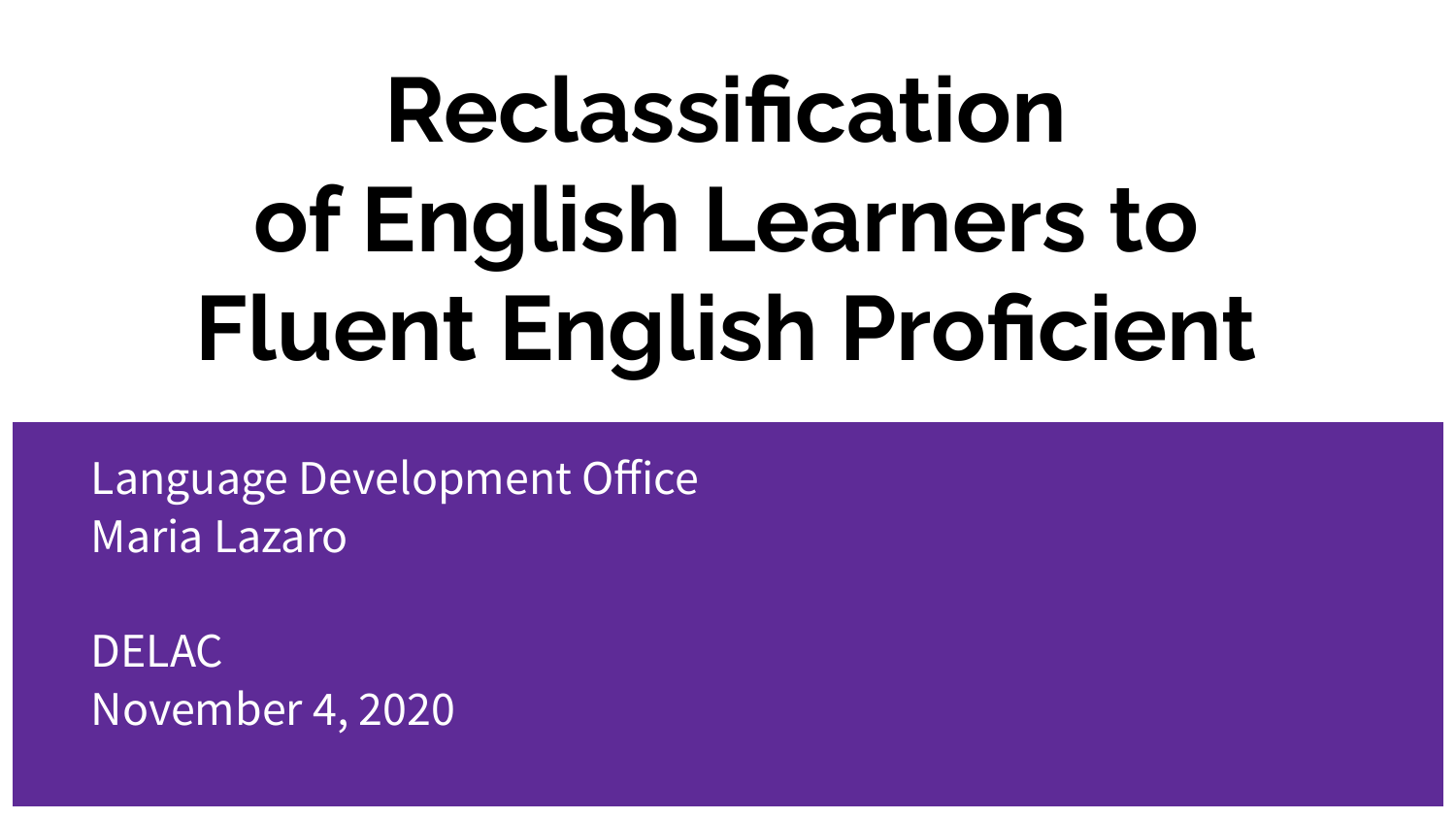### **California Department of Education Reclassification Criteria**

The reclassification criteria set forth in California Education Code Section 313 and Title 5 California Code of Regulations Section 11303 remain unchanged. Local educational agencies (LEAs) should continue using the following four criteria to establish reclassification policies and procedures:

- 1) Assessment of English language proficiency (ELP), using an objective assessment instrument, including, but not limited to, the state test of ELPAC (ELPAC Overall Proficiency Level 4); and
- 2) Teacher evaluation, including, but not limited to, a review of the student's curriculum mastery; and
- 3) Parent opinion and consultation; and
- 4) Comparison of student performance in basic skills against an empirically established range of performance in basic skills of English proficient students of the same age.

ELPAC Overall Performance Level (PL) 4 has been established as the statewide standardized ELP criterion (1). All other reclassification criteria (2–4) remain locally determined.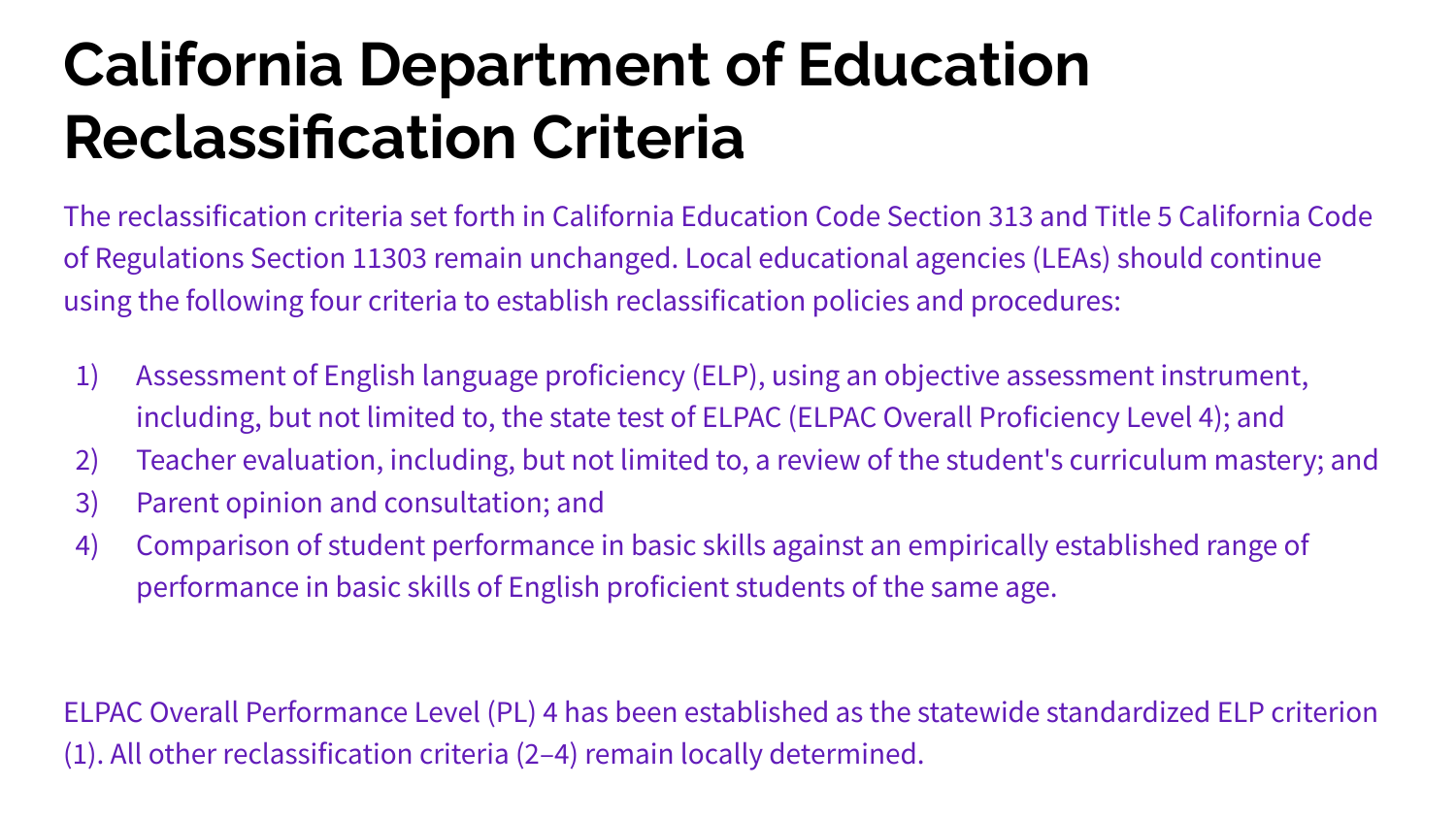### **Reclassification Criteria 1 and 2**

**Criterion 1**: SUSD will use the results from the 2019–2020 Summative ELPAC to determine reclassification eligibility for those students who completed the test. For those who did not complete testing in the spring of 2019–2020, an optional fall Summative ELPAC window was opened and available between August 20–October 30, 2020.

*For more information regarding the details of the optional fall 2019-2020 Summative ELPAC administration contact your child's school.*

**Criterion 2**: Teacher Evaluation has a rubric to determine student's curriculum mastery. Teacher's determination is noted on the front of the form. The rubric to be completed is on the back.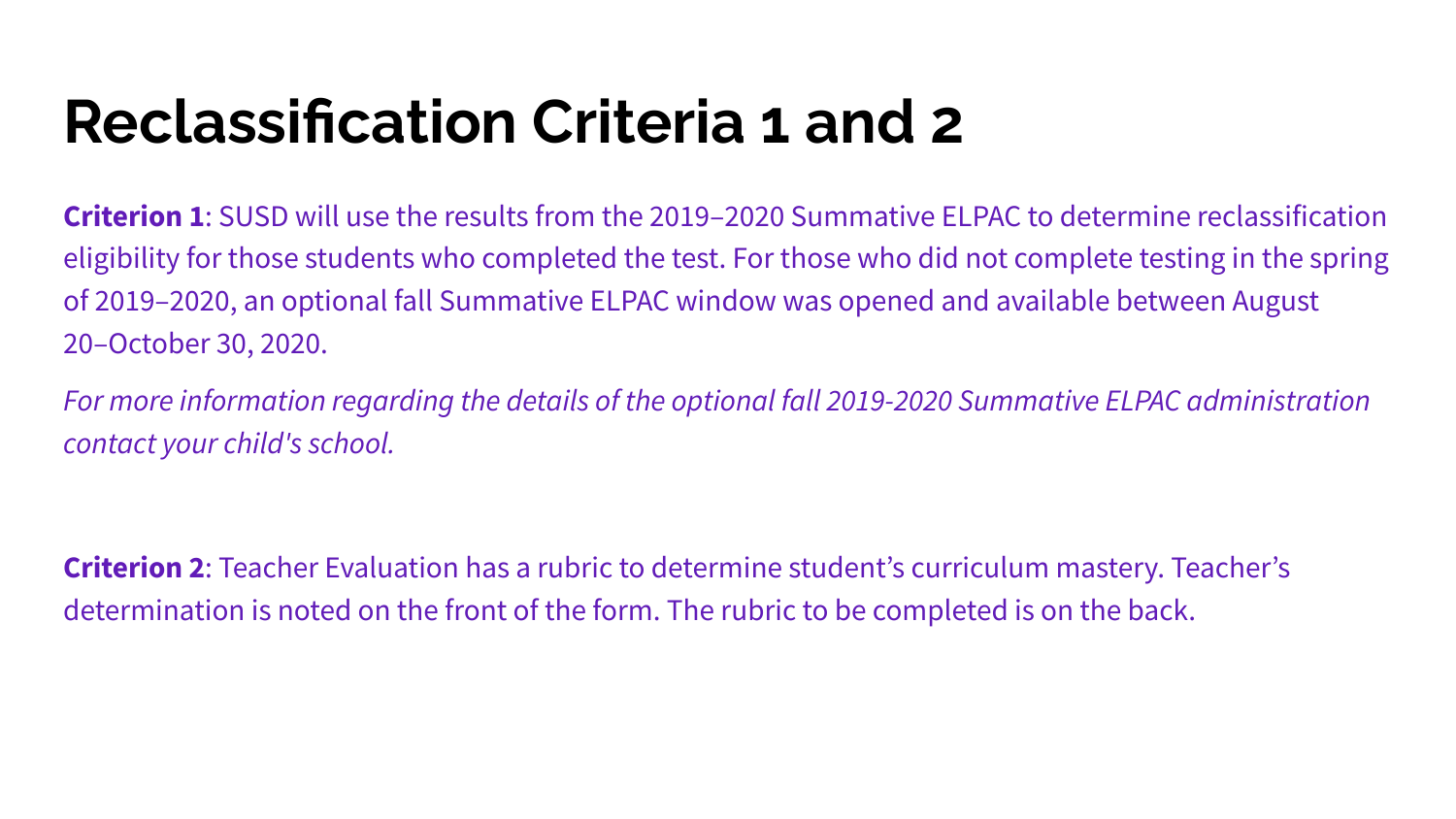#### **Reclassification Form - Teacher**

#### English Language Proficiency Reclassification Form Grades K-12 2020-21

| Name:<br>School: |          | PERM ID:                                                                                                                                                                                                                                                                              | SSID:  | Birthdate: |           |
|------------------|----------|---------------------------------------------------------------------------------------------------------------------------------------------------------------------------------------------------------------------------------------------------------------------------------------|--------|------------|-----------|
|                  |          | Teacher:                                                                                                                                                                                                                                                                              | Grade: |            |           |
|                  |          | In order to be reclassified from an English Learner to proficient in English, the student must meet state and district criteria that includes assessment of their proficiency<br>in the English language as well as an assessment of performance in basic skills(5CCR 11303 [a] [d]). |        |            |           |
| Type             | Criteria | <b>Documentation</b>                                                                                                                                                                                                                                                                  |        |            |           |
|                  |          |                                                                                                                                                                                                                                                                                       |        | 3616.10    | 0.0010.20 |

| 1                       | Assessment                        |                                                                                                                                                                                                                                        |                                                                                                                                      |                     |                                                  | 2018-19 | 2019-20             |
|-------------------------|-----------------------------------|----------------------------------------------------------------------------------------------------------------------------------------------------------------------------------------------------------------------------------------|--------------------------------------------------------------------------------------------------------------------------------------|---------------------|--------------------------------------------------|---------|---------------------|
|                         | of English                        | English Language Proficiency<br>Assessments for California                                                                                                                                                                             | <b>ELPAC Overall Performance Level:</b>                                                                                              |                     |                                                  |         |                     |
|                         | Language<br>Proficiency           | (ELPAC) overall score of 4.                                                                                                                                                                                                            | Composite<br>Scores                                                                                                                  | Oral Language       |                                                  |         |                     |
|                         |                                   |                                                                                                                                                                                                                                        |                                                                                                                                      | Written Language    |                                                  |         |                     |
|                         |                                   |                                                                                                                                                                                                                                        | Domains                                                                                                                              |                     | Listening Performance                            |         |                     |
|                         |                                   |                                                                                                                                                                                                                                        |                                                                                                                                      |                     | Speaking Performance                             |         |                     |
|                         |                                   |                                                                                                                                                                                                                                        |                                                                                                                                      | Reading Performance |                                                  |         |                     |
|                         |                                   |                                                                                                                                                                                                                                        |                                                                                                                                      | Writing Performance |                                                  |         |                     |
| $\overline{2}$          | Comparison                        | Must meet or exceed                                                                                                                                                                                                                    | <b>Basic Skills Score</b>                                                                                                            |                     |                                                  |         |                     |
|                         | of<br>Performance<br>Basic<br>in. | reclassification score on one<br>Measures of i-Ready benchmark                                                                                                                                                                         | HIGH SCHOOL:<br><b>DISEMESTER 1 OSEMESTER 2</b><br>(please mark one above)                                                           |                     | <b>Cut Score</b>                                 |         | <b>Actual Score</b> |
|                         | <b>Skills</b>                     | given three $(K-8)$ or two $(9-12)$<br>times a school year.                                                                                                                                                                            | <b>FALL 2020/ HS BEG</b>                                                                                                             |                     |                                                  |         |                     |
|                         |                                   | Or<br>Must meet the SBAC Achievement                                                                                                                                                                                                   | WINTER 2020/HS END                                                                                                                   |                     |                                                  |         |                     |
|                         |                                   | Level of 3 (Met Standard) or 4<br>(Exceeded Standards)                                                                                                                                                                                 | <b>SPRING 2021</b>                                                                                                                   |                     |                                                  |         |                     |
|                         |                                   |                                                                                                                                                                                                                                        | SBAC ELA Achievement Level 18/19                                                                                                     |                     |                                                  |         |                     |
|                         | <b>Evaluation</b>                 | back.                                                                                                                                                                                                                                  | English proficient and the ability to successfully participate in grade-                                                             |                     |                                                  |         |                     |
| 3                       |                                   |                                                                                                                                                                                                                                        | level content instruction that is delivered with no second language<br>acquisitions supports.<br>$\n  Yes\n$<br><b>Teacher Name:</b> | $\Box$ No           |                                                  |         |                     |
|                         |                                   |                                                                                                                                                                                                                                        | <b>Teacher Signature:</b>                                                                                                            |                     |                                                  |         |                     |
|                         |                                   |                                                                                                                                                                                                                                        | Date:                                                                                                                                |                     |                                                  |         |                     |
|                         | Parent/Guardian                   | <b>Description of Parent Contact</b>                                                                                                                                                                                                   | Parent (Please check one below)                                                                                                      |                     |                                                  |         |                     |
|                         | Opinion and                       |                                                                                                                                                                                                                                        | I agree with my child's reclassification.<br>$\Box$                                                                                  |                     |                                                  |         |                     |
|                         | Consultation                      | $\n  Phone/Virtual\n  \Box Letter$<br>$n -$ Person                                                                                                                                                                                     | $\Box$                                                                                                                               |                     | I do not agree with my child's reclassification. |         |                     |
| $\overline{\mathbf{4}}$ |                                   | <b>Parent Comments and Name of Person</b><br>contacting parent(s):                                                                                                                                                                     | <b>Parent Signature:</b>                                                                                                             |                     |                                                  |         |                     |
|                         |                                   |                                                                                                                                                                                                                                        | Date:                                                                                                                                |                     |                                                  |         |                     |
|                         | Recommendation                    | D Student has met all criteria for reclassification. Reclassify student from English Learner to Fluent English Proficient.<br>Student has not met all criteria for reclassification. Reclassification is not recommended at this time. |                                                                                                                                      |                     |                                                  |         |                     |
| 5                       |                                   | <b>Principal Signature:</b>                                                                                                                                                                                                            |                                                                                                                                      | Date:               |                                                  |         |                     |
| 6                       | Language<br>Developme             | Verification that this document is fully completed and ready for processing.<br>ö                                                                                                                                                      |                                                                                                                                      |                     |                                                  |         |                     |

#### **Teacher Documentation** Student Name: Grade Level: Student ID:

|                                                                                                                                                                                                                                                                                                                                                                                                                                                                                                                                                                                                                 | Domains                                                                                                                                                                                                                                                                                                                                                                                                                                                                                                                                                                                                                        |
|-----------------------------------------------------------------------------------------------------------------------------------------------------------------------------------------------------------------------------------------------------------------------------------------------------------------------------------------------------------------------------------------------------------------------------------------------------------------------------------------------------------------------------------------------------------------------------------------------------------------|--------------------------------------------------------------------------------------------------------------------------------------------------------------------------------------------------------------------------------------------------------------------------------------------------------------------------------------------------------------------------------------------------------------------------------------------------------------------------------------------------------------------------------------------------------------------------------------------------------------------------------|
| Listening and Reading                                                                                                                                                                                                                                                                                                                                                                                                                                                                                                                                                                                           | Speaking and Writing                                                                                                                                                                                                                                                                                                                                                                                                                                                                                                                                                                                                           |
| Grade appropriate with no second language<br>acquisition support needed to be successful:<br>Student routinely demonstrates listening and reading<br>comprehension skills comparable to English<br>proficient grade-level peers. Student is able to<br>construct meaning when reading grade appropriate<br>texts, and student rarely needs speakers to slow down,<br>repeat, or rephrase during conversations and academic<br>discussions. Student receives written and oral<br>information with no need for second language<br>acquisition support to be successful with grade<br>appropriate content.         | Grade appropriate with no second language<br>acquisition support needed to be successful: Student<br>routinely expresses thoughts and ideas in speaking and<br>in writing at a level comparable to English proficient<br>grade-level peers. Student uses grade-appropriate<br>content-based vocabulary and grammar effectively in<br>oral and written communications. Student<br>communicates orally with few pauses and minimal<br>errors that block communication. Student produces<br>oral and written material with no need for second<br>language acquisition support to be successful with<br>grade appropriate content. |
| Grade appropriate with some second language<br>acquisition support needed to be successful:<br>Student demonstrates listening and reading<br>comprehension skills that are nearing but not yet<br>comparable to English proficient grade-level peers.<br>Student at times relies on linguistically<br>accommodated text features to construct meaning<br>from abstract grade appropriate text. Student<br>comprehends conversations and discussions but relies<br>at times on pauses for processing time, requests for<br>repetition, visual cues, and requests for clarification<br>with less familiar topics. | Grade appropriate with some second language<br>acquisition support needed to be successful: Student<br>expresses thoughts and ideas in speaking and writing<br>that are nearing but not yet comparable to English<br>proficient grade-level peers. Student uses grade<br>appropriate content-based terms on familiar topics with<br>some errors in complex grammar usage. Student<br>expresses grade appropriate ideas in writing with<br>emerging grade appropriate vocabulary, but at times<br>relies on second language acquisition supports to<br>express ideas effectively in oral and written English.                   |

fully participate in grade-level content instruction that is delivered with no second language acquisitions supports. Student must meet grade appropriate with no second language acquisition support needed to be successful for listening and reading & speaking and writing.

| $\n  Yes\n$ | $\Box$ No | <b>Teacher Name:</b> |  |
|-------------|-----------|----------------------|--|
|-------------|-----------|----------------------|--|

Teacher Signature:

Date of completion: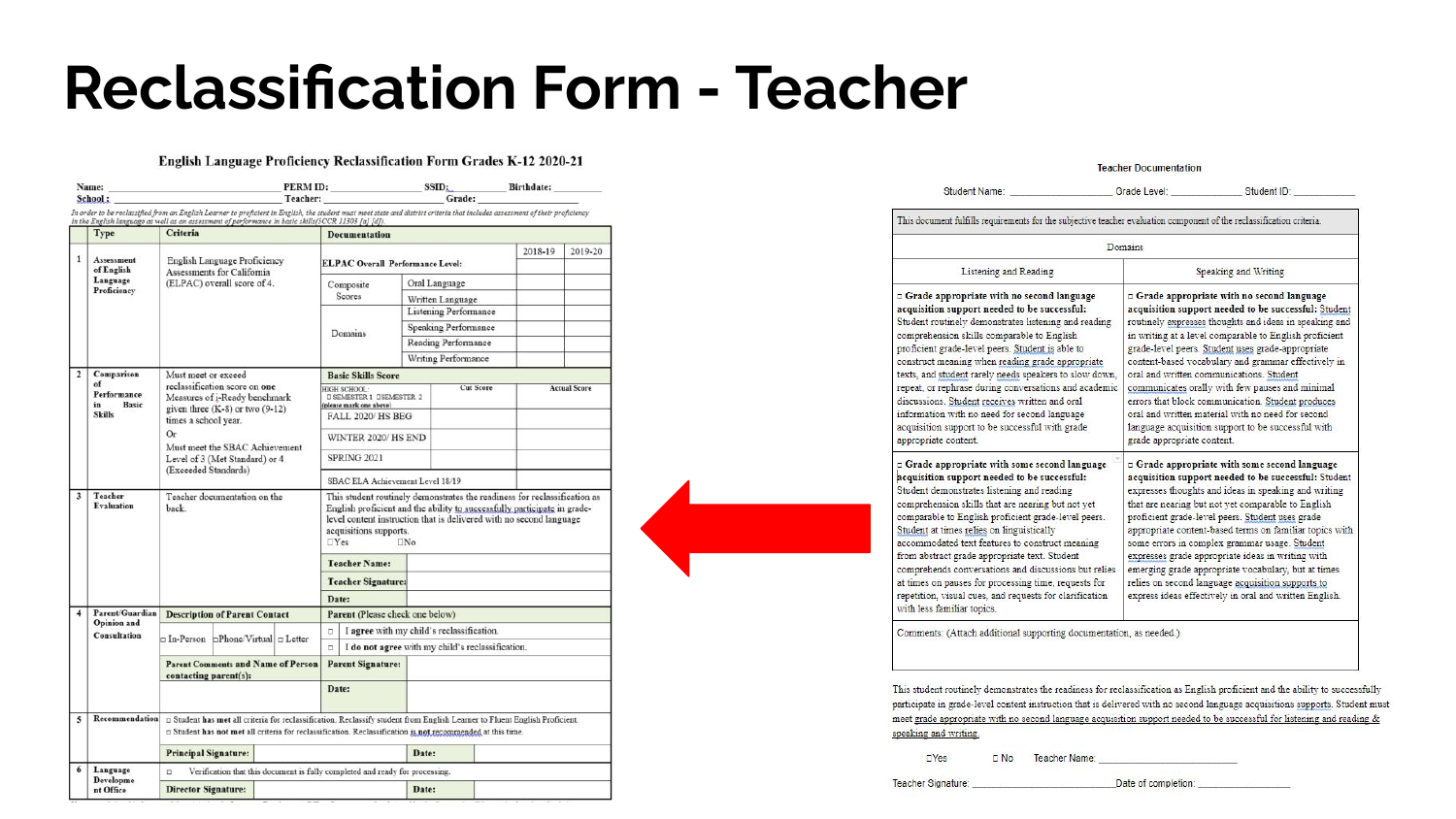### **Reclassification Criteria 3 and 4**

**Criterion 3:** Parent(s)/Guardian(s) have the opportunity for opinion and consultation

- Describe how the parent/guardian was contacted
- If parent/guarding is available for signature, check agree or disagree, sign, and date
- If parent/guardian is unavailable for signature due to COVID 19, write "Parent can't sign due to COVID 19"
- Check agree or disagree
- Write parent/guardian comment
- Write the name of the person who contacted the parent/guardian
- Date

**Criterion 4:** SUSD Research and Accountability Department runs a report for students eligible for reclassification based on criterion 1 (ELPAC), and

● iReady cut scores **OR** SBAC Summative English Language Arts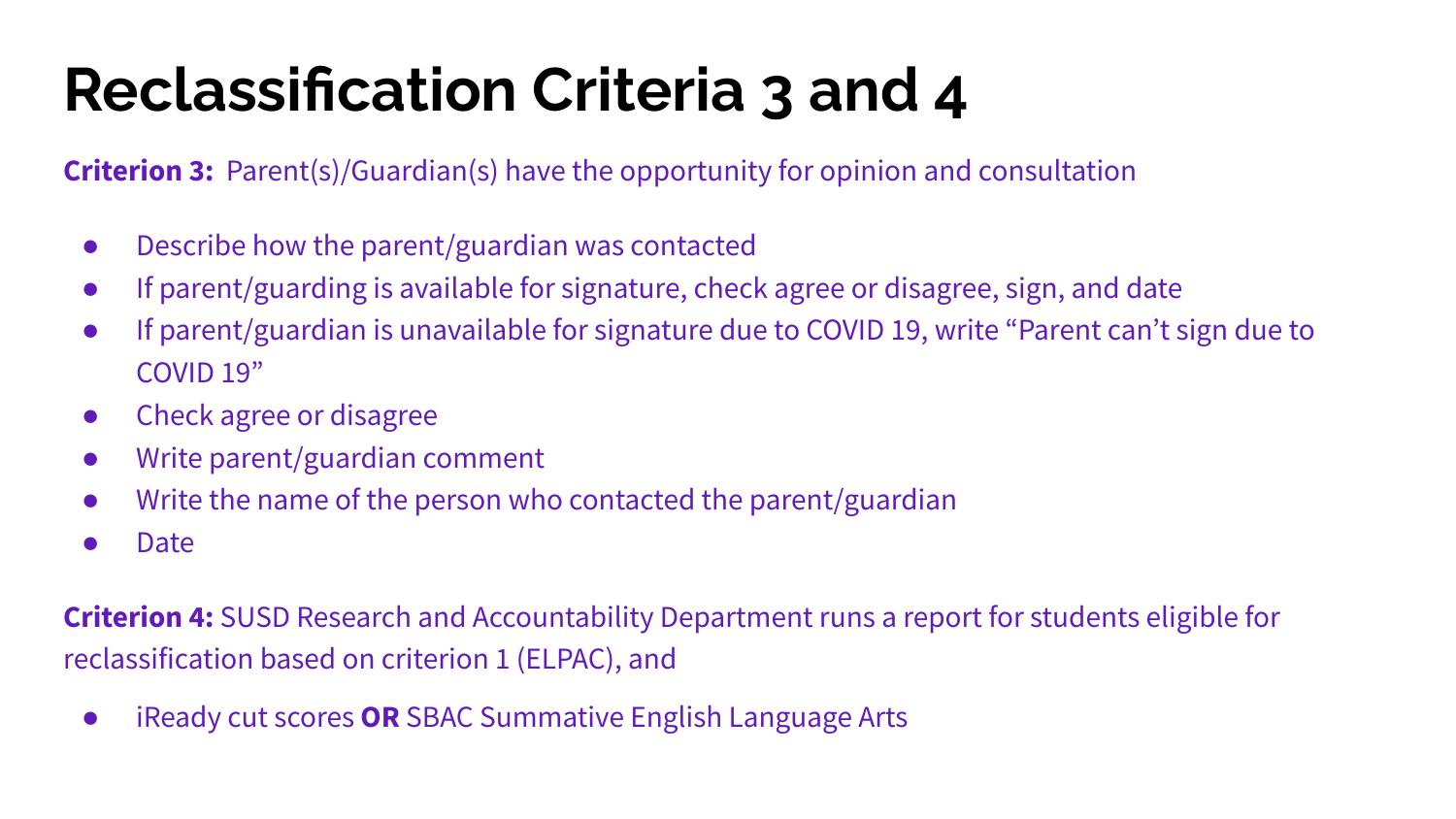### **Reclassification Form - Parent(s)/Guardian(s)**

#### English Language Proficiency Reclassification Form Grades K-12 2020-21

|                         | School:                                                | Name: Name: Name: Name: Name: Name: Name: Name: Name: Name: Name: Name: Name: Name: Name: Name: Name: Name: Name: Name: Name: Name: Name: Name: Name: Name: Name: Name: Name: Name: Name: Name: Name: Name: Name: Name: Name:            | PERM ID: SSID: SSID: Birthdate:<br>Teacher: Grade:         |                                     |                                                                                                                                                                                                                              |         |                     |
|-------------------------|--------------------------------------------------------|------------------------------------------------------------------------------------------------------------------------------------------------------------------------------------------------------------------------------------------|------------------------------------------------------------|-------------------------------------|------------------------------------------------------------------------------------------------------------------------------------------------------------------------------------------------------------------------------|---------|---------------------|
|                         |                                                        | In order to be reclassified from an English Learner to proficient in English, the student must meet state and district criteria that includes assessment of their proficiency                                                            |                                                            |                                     |                                                                                                                                                                                                                              |         |                     |
|                         |                                                        | in the English language as well as an assessment of performance in basic skills(SCCR 11303 [a] [d]).                                                                                                                                     |                                                            |                                     |                                                                                                                                                                                                                              |         |                     |
|                         | Type                                                   | Criteria                                                                                                                                                                                                                                 | <b>Documentation</b>                                       |                                     |                                                                                                                                                                                                                              |         |                     |
|                         |                                                        |                                                                                                                                                                                                                                          |                                                            |                                     |                                                                                                                                                                                                                              | 2018-19 | 2019-20             |
| $\mathbf{1}$            | Assessment<br>of English                               | English Language Proficiency<br>Assessments for California                                                                                                                                                                               | <b>ELPAC Overall Performance Level:</b>                    |                                     |                                                                                                                                                                                                                              |         |                     |
|                         | Language<br>Proficiency                                | (ELPAC) overall score of 4.                                                                                                                                                                                                              | Oral Language<br>Composite                                 |                                     |                                                                                                                                                                                                                              |         |                     |
|                         |                                                        |                                                                                                                                                                                                                                          | Scores                                                     |                                     | Written Language                                                                                                                                                                                                             |         |                     |
|                         |                                                        |                                                                                                                                                                                                                                          |                                                            |                                     | Listening Performance                                                                                                                                                                                                        |         |                     |
|                         |                                                        |                                                                                                                                                                                                                                          | Domains                                                    |                                     | Speaking Performance                                                                                                                                                                                                         |         |                     |
|                         |                                                        |                                                                                                                                                                                                                                          |                                                            |                                     | Reading Performance                                                                                                                                                                                                          |         |                     |
|                         |                                                        |                                                                                                                                                                                                                                          |                                                            |                                     | Writing Performance                                                                                                                                                                                                          |         |                     |
| $\overline{2}$          | Comparison                                             | Must meet or exceed                                                                                                                                                                                                                      | <b>Basic Skills Score</b>                                  |                                     |                                                                                                                                                                                                                              |         |                     |
|                         | of<br>Performance                                      | reclassification score on one                                                                                                                                                                                                            | HIGH SCHOOL:                                               |                                     | <b>Cut Score</b>                                                                                                                                                                                                             |         | <b>Actual Score</b> |
|                         | <b>Rasic</b><br>in.                                    | Measures of i-Ready benchmark<br>given three $(K-8)$ or two $(9-12)$                                                                                                                                                                     | <b>DISEMESTER 1 OSEMESTER 2</b><br>please mark one above)  |                                     |                                                                                                                                                                                                                              |         |                     |
|                         | <b>Skills</b>                                          | times a school year.                                                                                                                                                                                                                     | <b>FALL 2020/ HS BEG</b>                                   |                                     |                                                                                                                                                                                                                              |         |                     |
|                         |                                                        | Оr                                                                                                                                                                                                                                       | WINTER 2020/HS END                                         |                                     |                                                                                                                                                                                                                              |         |                     |
|                         |                                                        | Must meet the SBAC Achievement                                                                                                                                                                                                           | <b>SPRING 2021</b>                                         |                                     |                                                                                                                                                                                                                              |         |                     |
|                         |                                                        | Level of 3 (Met Standard) or 4<br>(Exceeded Standards)                                                                                                                                                                                   |                                                            |                                     |                                                                                                                                                                                                                              |         |                     |
|                         |                                                        |                                                                                                                                                                                                                                          | SBAC ELA Achievement Level 18/19                           |                                     |                                                                                                                                                                                                                              |         |                     |
| 3                       | Teacher<br><b>Evaluation</b>                           | Teacher documentation on the<br>back.                                                                                                                                                                                                    |                                                            | acquisitions supports.<br>$\Box$ No | This student routinely demonstrates the readiness for reclassification as<br>English proficient and the ability to successfully participate in grade-<br>level content instruction that is delivered with no second language |         |                     |
|                         |                                                        |                                                                                                                                                                                                                                          | <b>Teacher Name:</b>                                       |                                     |                                                                                                                                                                                                                              |         |                     |
|                         |                                                        |                                                                                                                                                                                                                                          |                                                            | <b>Teacher Signature:</b>           |                                                                                                                                                                                                                              |         |                     |
|                         |                                                        |                                                                                                                                                                                                                                          |                                                            |                                     |                                                                                                                                                                                                                              |         |                     |
| $\overline{\mathbf{4}}$ | Parent/Guardian                                        | <b>Description of Parent Contact</b>                                                                                                                                                                                                     | Date:<br>Parent (Please check one below)                   |                                     |                                                                                                                                                                                                                              |         |                     |
|                         | Opinion and<br><b>Consultation</b><br>$\Box$ In-Person |                                                                                                                                                                                                                                          | I agree with my child's reclassification.<br>$\Box$        |                                     |                                                                                                                                                                                                                              |         |                     |
|                         |                                                        | □Phone/Virtual □ Letter                                                                                                                                                                                                                  | I do not agree with my child's reclassification.<br>$\Box$ |                                     |                                                                                                                                                                                                                              |         |                     |
|                         |                                                        | <b>Parent Comments and Name of Person</b>                                                                                                                                                                                                | <b>Parent Signature:</b>                                   |                                     |                                                                                                                                                                                                                              |         |                     |
|                         |                                                        | contacting parent(s):                                                                                                                                                                                                                    |                                                            |                                     |                                                                                                                                                                                                                              |         |                     |
|                         |                                                        |                                                                                                                                                                                                                                          | Date:                                                      |                                     |                                                                                                                                                                                                                              |         |                     |
|                         |                                                        |                                                                                                                                                                                                                                          |                                                            |                                     |                                                                                                                                                                                                                              |         |                     |
| 5                       | Recommendation                                         | p Student has met all criteria for reclassification. Reclassify student from English Learner to Fluent English Proficient.<br>□ Student has not met all criteria for reclassification. Reclassification is not recommended at this time. |                                                            |                                     |                                                                                                                                                                                                                              |         |                     |
|                         |                                                        | <b>Principal Signature:</b>                                                                                                                                                                                                              |                                                            | Date:                               |                                                                                                                                                                                                                              |         |                     |
| 6                       | Language                                               | Verification that this document is fully completed and ready for processing.<br>$\overline{ }$                                                                                                                                           |                                                            |                                     |                                                                                                                                                                                                                              |         |                     |
|                         | Developme                                              | <b>Director Signature:</b>                                                                                                                                                                                                               |                                                            | Date:                               |                                                                                                                                                                                                                              |         |                     |
|                         | nt Office                                              |                                                                                                                                                                                                                                          |                                                            |                                     |                                                                                                                                                                                                                              |         |                     |

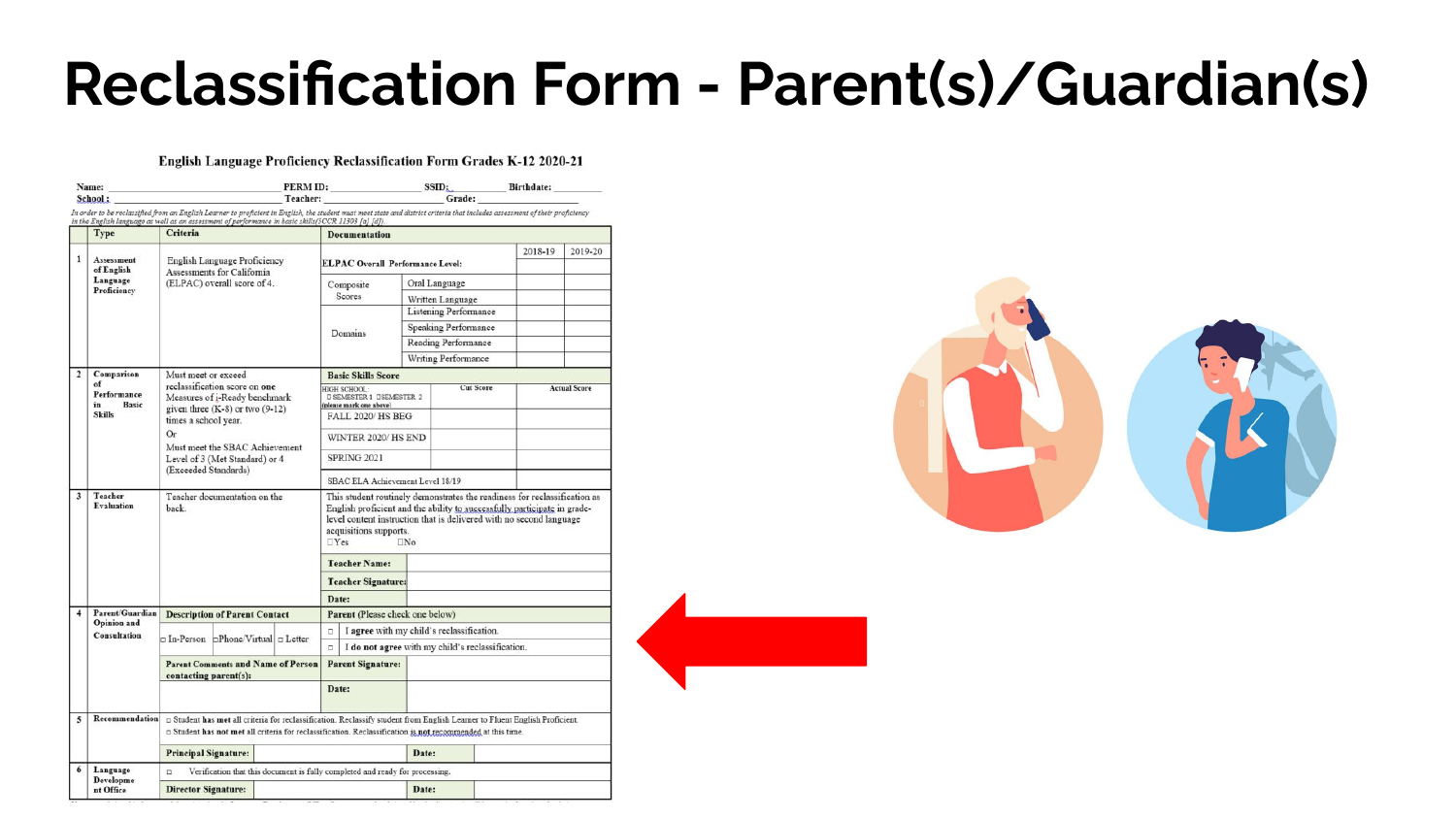## **Criterion 4 (continued)**

iReady

| Grade | Fall | <b>Winter</b> | <b>Spring</b> |
|-------|------|---------------|---------------|
| К     | 320  | 346           |               |
| 1     | 373  | 399           |               |
| 2     | 429  | 452           |               |
| 3     | 469  | 485           |               |
| 4     | 497  | 508           |               |
| 5     | 516  | 529           |               |
| 6     | 535  | 549           |               |
| 7     | 555  | 564           |               |
| 8     | 569  | 576           |               |
| 9     | 575  | 578           |               |
| 10    | 584  | 586           |               |
| 11    | 598  | 600           |               |
| 12    | 598  | 600           | <b>TBD</b>    |

<u> 1980 - Jan Barnett, fransk politiker (d. 1980)</u>

SBAC Summative English Language Arts

● Score of 3 or 4